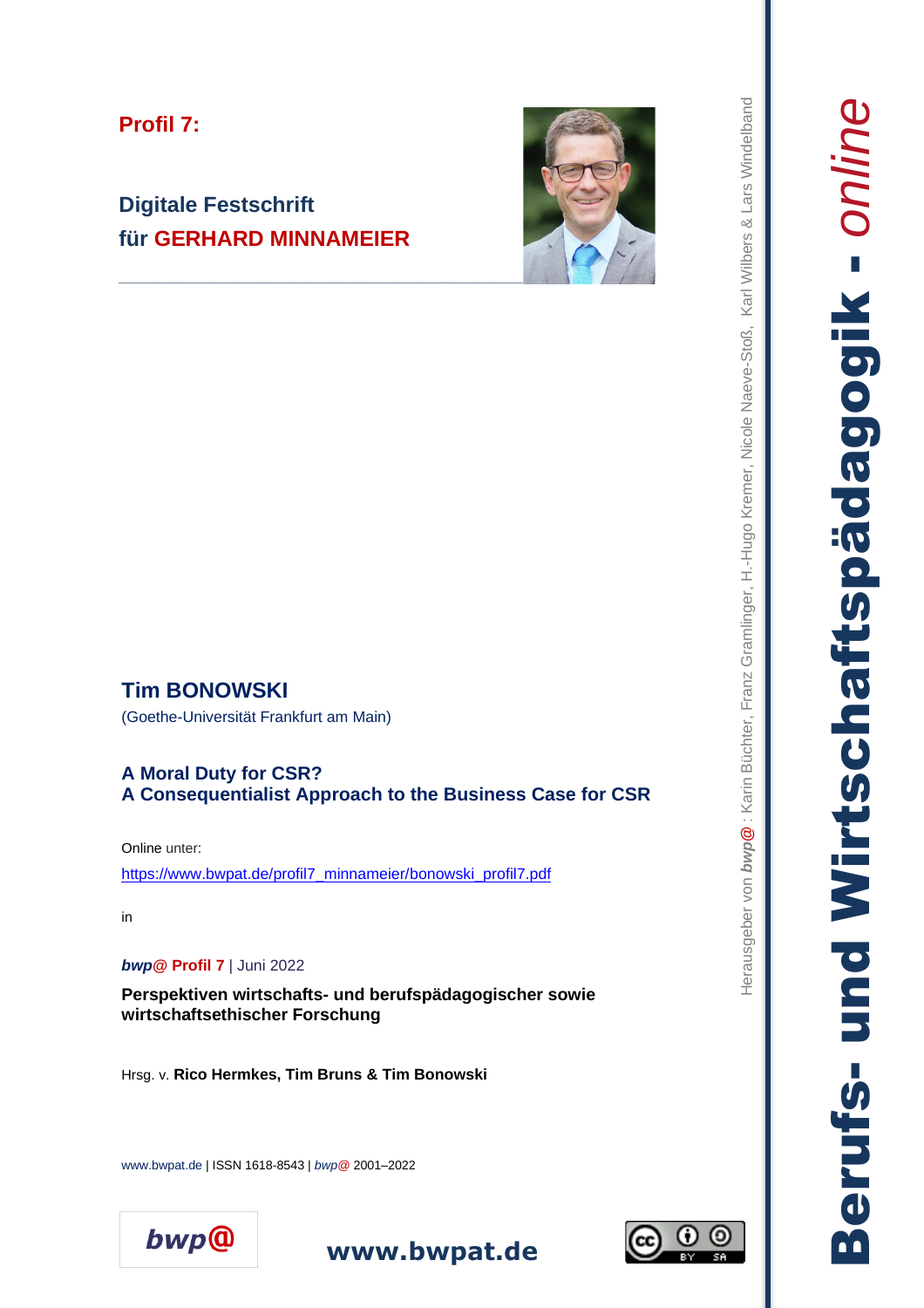# **A Moral Duty for CSR? A Consequentialist Approach to the Business Case for CSR**

# **Abstract**

Advocates of instrumental Corporate Social Responsibility (CSR) argue that corporations can achieve better financial performance by engaging in CSR activities, in what is called the business case for CSR. This potential relationship between corporate social performance and corporate financial performance has been the object of numerous studies. Recent evidence suggests that the commonly observed small but positive effect sizes are inflated due to reporting bias, dispelling notions of CSR activities as strategically viable drivers of profit. In this article, I argue that these results may yet provide a useful argument for proponents of CSR from a consequentialist perspective. Based on Peter Singer's argument that a moral duty to prevent the morally bad exists if doing so does not come with a sacrifice of comparable moral significance, I argue that a similar moral duty for firms exists when CSR activities can be expected to be more efficient at preventing the morally bad than individual or government activities. In addition, I provide critical commentary on the validity of corporate social performance measures which are a crucial component of my argument.

*Key words: Corporate social responsibility; instrumental CSR; reporting bias; moral duty*

## **1 Introduction**

When Porter and Kramer (2011) published their articles on Creating Shared Value (CSV) in Harvard Business Review, the response they received was mixed. For some, the article marked a turning point in the thinking about corporate social responsibility (CSR). The authors argued that engaging in corporate activities with the goal of producing a social impact was not only socially desirable, but that such activities could actually be used to increase a firm's value. That is, if done correctly, corporate social performance (CSP) may lead to increased corporate financial performance (CFP). The article won that year's McKinsey Award for best paper in Harvard Business Review and resulted in CSV being picked up as a CSR strategy by numerous large corporations. Reception among business ethics scholars was less positive. Some years after the original publication, a group of scholars got together and contested the value of CSV (Crane et al. 2014). Crane et al. accused Porter and Kramer of being unoriginal and not acknowledging a broad literature on the relationship between CSP and CFP, often referred to as the "business case for CSR". In fact, studying and quantifying a potential connection between CSP and CFP had been a sustained effort for decades when Porter and Kramer introduced the world to their concept of being profitable *by* fulfilling social responsibilities not *despite* doing so.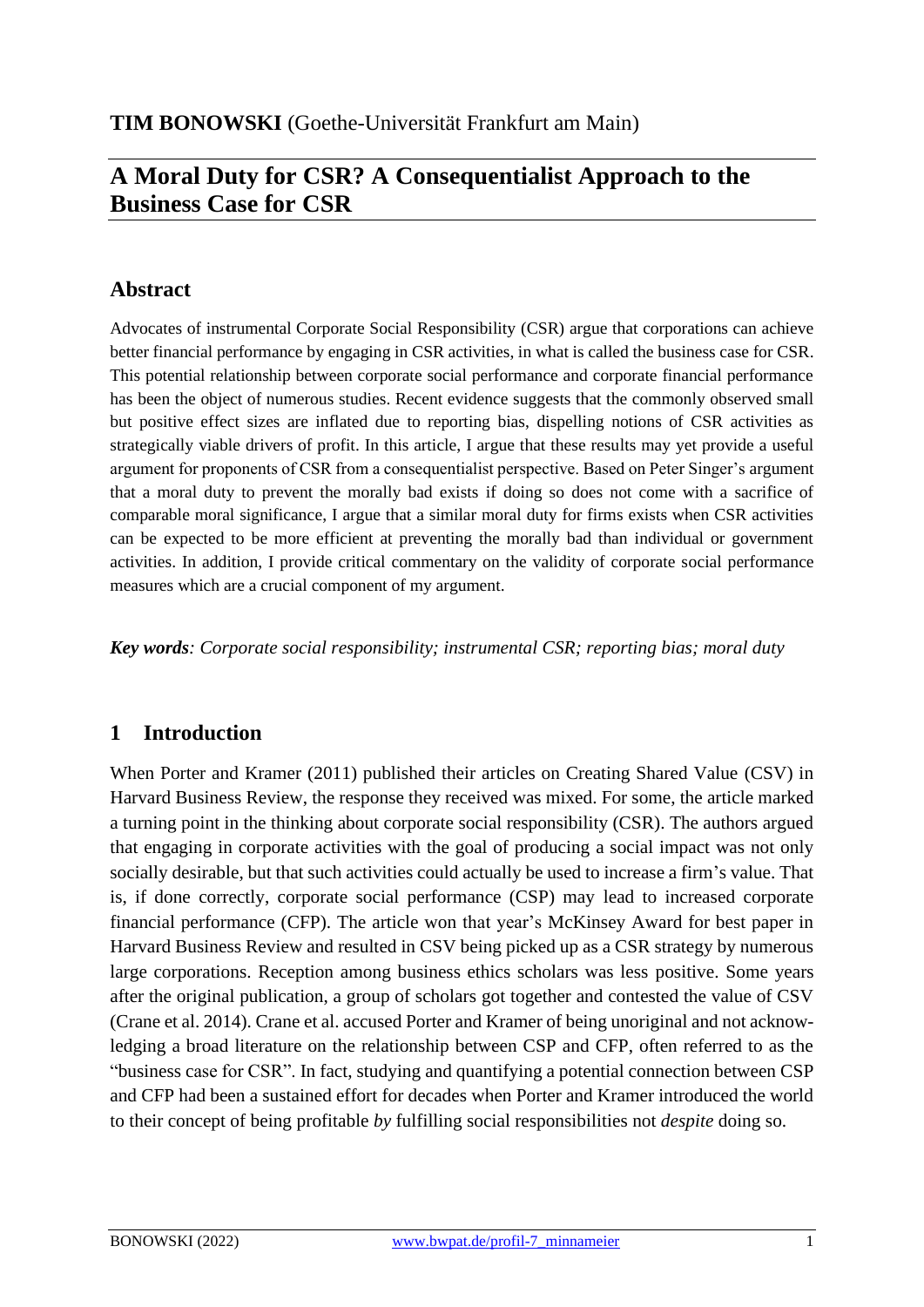Crane et al. (2014) also argue that CSV is based on a "shallow conception of the corporation's role in society" (140). To them, a corporation pursuing a win-win through CSV remains within the logic of competitive strategy, whereas a true transformation of societal problems would require "require broader solutions embedded in democratically organized multi-stakeholder processes" (141). The role of corporations in providing public goods and furthering social ends has been a contentious issue ever since Friedman (1970) famously argued that those asking business to take on social responsibilities were "preaching pure and unadulterated socialism" and that managers who heeded the call were "unwitting puppets of the intellectual forces that have been undermining the basis of a free society".

The division of moral labor between individuals, the state, corporations, and markets as an institution is a central issue in the debate about potential political and social duties for the firm, with calls for such activities covering a wide gamut but mostly centered around an individualist and liberal position (Mäkinen & Kourula 2012, 669). Most positions, however, have evolved beyond CSR activities<sup>1</sup> as mere corporate philanthropy. Proponents of political CSR (Scherer & Palazzo 2007 2011) argue that the failure of states to solve societal problems has diminished their role as a provider of public goods, a role that now, they argue, falls to the corporation, which is tasked with engaging in deliberative coordination with its stakeholders. Others do not stray far from Friedman's description of management as a fiduciary of shareholders and are accepting CSR only in so far as it can serve an instrumental purpose in fulfilling this duty towards the true owners of the corporation, a position sometimes referred to as "enlightened value maximization" (Jensen 2002). For some, it seems, profit should not be a motive when deciding for or against CSR activities, whereas others see profit as a central legitimizing factor for spending resources to solve social issues.

In this article, I will argue for a different position. On one hand, the identification of a universal business case for CSR may be an attractive desideratum that would resolve disagreements over the appropriateness of spending corporate resources on social purposes. However, I agree with Crane et al. (2014) that focusing on win-win situations ignores trade-offs between stakeholder needs. In addition, calling on corporations to accept tradeoffs between economic profitability and social outcomes in favor of the latter is equally ignorant of the reality of the competitive environment most firms exist in. A focus on (un)profitability however may be misguided when a third possibility exists: What if increasing CSP is profit neutral for the corporation? There are some results pointing in this direction. For example, profitable firms are more likely to engage in corporate giving but increases in giving do not seem to lower profits (Seifert et al. 2004). Others have found that the effect of CSP on CFP is likely close to zero, affirming the finding that CSR activities can be profit neutral (Rost & Ehrmann 2017).

I will argue that profit neutrality may result in a moral duty for CSR from a consequentialist perspective. To establish that the CSP-CFP relationship is likely to be neutral or very small, the

<sup>1</sup> For the purposes of this paper, I refer use CSR to refer to the firms' responsibilities towards the society in which they are operating. The concept is distinct from CSR activities (which firms undertake in fulfillment of these responsibilities) and CSP, which refers to the extent to which a firm is successful in fulfilling its responsibilities. Out of convention, I use the phrase business case for CSR to refer to what would technically be a "business case for CSR activities".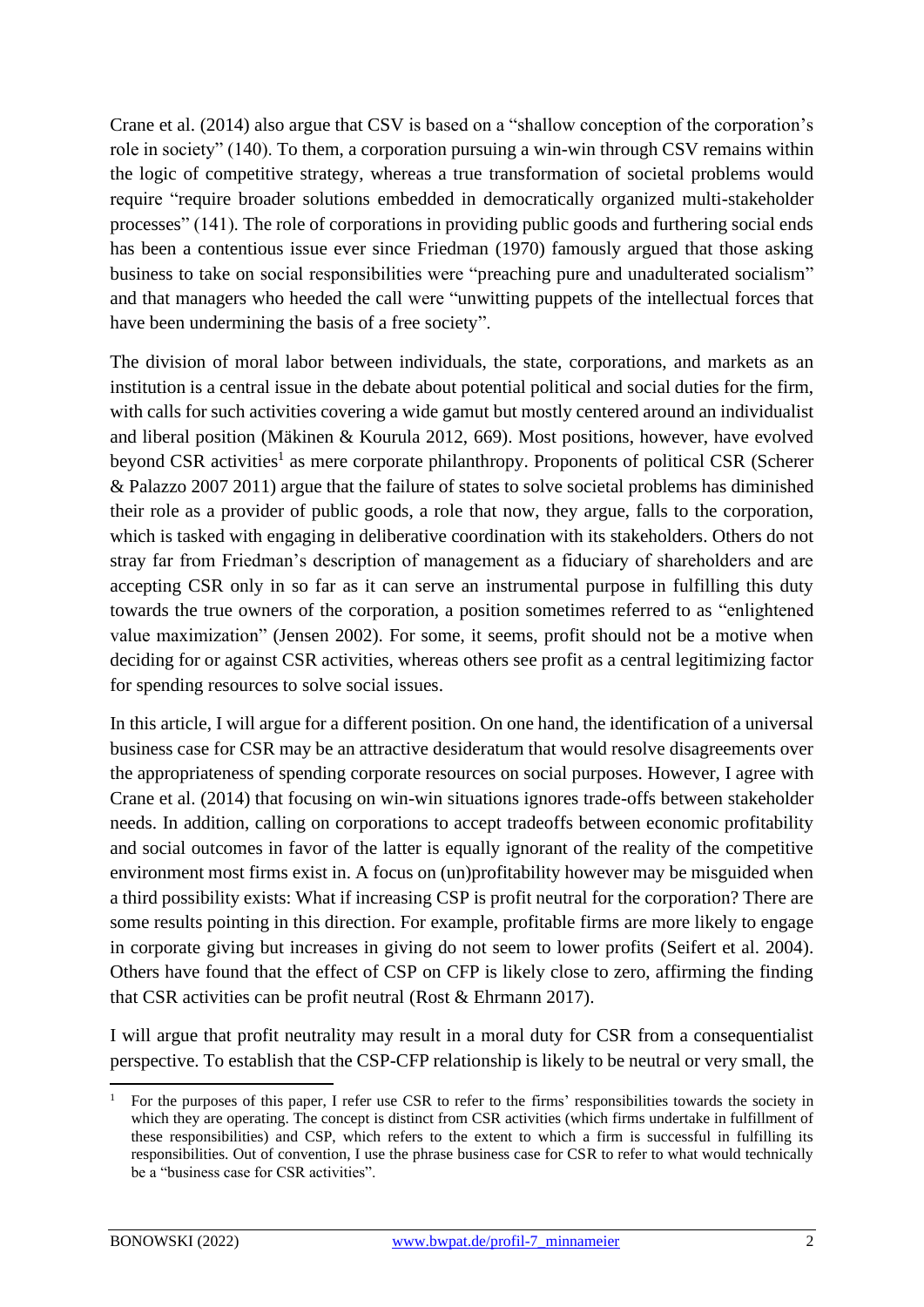next section will provide a summary of how the relationship is commonly studied, after which I will discuss evidence that common estimations of size of the relationship is inflated due to reporting bias. Following this review, I will discuss Peter Singer's argument for a moral duty to help, as long as the costs associated with the help is incomparable with the ill that is alleviated. I will discuss whether this duty to help exists for cases in which CSR activities are likely to be profit neutral. The section will also examine whether the duty falls on the firm or (as Singer argues) on the individual, in this case the firm's shareholders. The article concludes with a discussion of limitations both of the argument made and of the empirics of CSP measurement specifically.

## **2 In Search for a Business Case for CSR**

#### **2.1 Common approaches to estimating the CSP-CFP relationship**

The business case for CSR is an alluring concept. If it existed, even an ardent Friedmanite could be convinced that firms should care about social purposes after all. Over decades, a number of studies have tried to identify whether such a positive connection between CSP and CFP exists. In these studies, CFP is usually operationalized as either an accounting measure (return on assets, return on equity, etc.) or a market-based measure (share price, variance of share price, ratio of book and market valuation). While first is a self-reported backwards looking performance measure based on highly formalized reporting schemes, the latter provides an idea of outside expectations with respect to the future prospects of the firm. Combined, the two measures provide high quality, publicly available and standardized data on the financial performance of (large) firms for long time series.

The story is different for CSP measurement. Contemporary studies often use one of a number of datasets from rating agencies that aim to provide quantitative data on the social performance of firms. A number of such datasets exist (among them ASSET4 by Thomson Reuter; MSCI ESG scores, formerly known as KLD scores; and RobecoSAM). Many of these ratings originated as guides to investors wanting to invest in socially responsible firms and provide screening criteria for those that want to avoid firms for religious reasons (e. g., because of involvement in controversial industries such as alcohol, gambling, biotech, or fossil fuels). The origin of these ratings as a product sold to investors has a positive side-effect: Just as credit ratings, CSP ratings are provided by third party agencies. However, in contrast to credit ratings, which are usually paid for by the firms that are being rated (creating conflicts of interest for the rating agency), CSP ratings are paid for by investors, removing a powerful conflict of interest. For researchers, it has the negative side-effect of making the most widely used CSP rating (MSCI ESG/KLD) a proprietary data set that is not freely accessible. Overall, the ratings aim to provide information about whether a firm respects and fulfills the needs of its stakeholders, ranging from employee treatment to customer service, and includes information about corporate governance and environmental impact. While the validity of these ratings is contested (see last section), for the purposes of this article, I will assume that valid ratings are at least possible.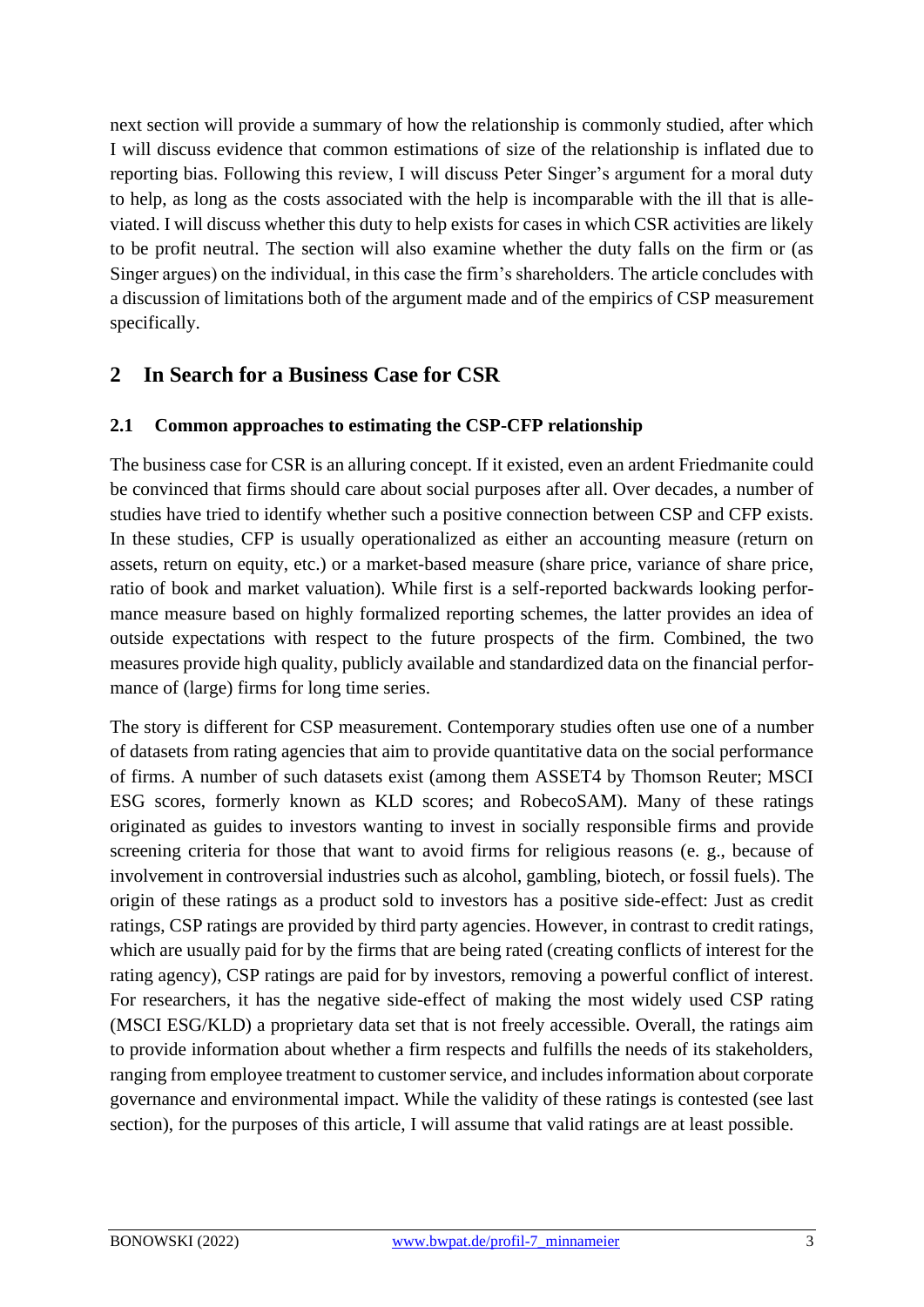A common approach then is to identify a relationship between social and financial performance on through multi-variate time series analysis. Studies differ in the shape of the relationship they examine (Barnett & Salomon 2012; Brammer & Millington 2008), some look at proxy measures of financial performance such as risk (Francis et al. 2016) or access to finance (Cheng et al. 2014), or try to incorporate several such measures into a single model in order to identify causal connections (Vishwanathan et al. 2020). However, the identification of mediators and moderators, is relatively rare and lacking in quality (Grewatsch & Kleindienst 2017). Studies of this kind abound in the management, finance, and business ethics literature. Due to the number of studies published in this area, it makes sense to discuss them in aggregate in the form of metastudy results instead of picking individual results. Doing so also reduces the risk of confirmation bias that creates a *just so* narrative of fitting results.

Two widely cited meta studies are those by Orlitzky et al. (2003) and Margolis et al. (2007). The former uses results of 52 studies to identify how different aspects of CSP affect CFP. The authors find small to medium sized correlations between CSP and CFP, with sample size weighted correlations in the range from .15 to .50. The correlations are larger for ratings of social activities than for those rating environmental aspects, and effects are larger for accounting-based measures than for market-based CFP indicators. In addition, the meta-study shows no clear temporal order in the effect: Comparing studies that use lagged CSP or CFP data, the authors find both directions to exhibit positive correlations, which they interpret as a virtuous cycle between slack resources that can be used on CSP and positive effects of said CSP on future financial results. Effect sizes observed by Margolis et al. (2007) are smaller, with the authors reporting a median effect size of .08. They find that perception-based measures of CSP, as well as self-reported measures, show the highest association between CSP and CFP, with the first hinting at a possible "halo effect", a spillover from financial success to perception of social performance. Effect sizes are smallest when effect estimations were based on third-party audits (such as the aforementioned CSP ratings from external agencies) and mutual fund screens (a secondary criterion provided by these agencies). They concluded that corporate misdeeds (negative CSP) are costly and that CSP may only be weakly linked to CFP but that it does not "systematically destroy shareholder value" (Margolis et al. 2007, 22). Overall, they believe that "CFP would seem to be an unlikely rationale or justification for pursuing CSP". The results of these two meta studies are supported by a more recent meta-study that also finds small but positive correlations between CSP and CFP (Vishwanathan et al. 2020, 331–332).

#### **2.2 Evidence of Reporting Bias**

Based on the findings discussed above, the prevailing wisdom on the efficacy of CSR activities as an instrument in the pursuit of profit is mixed. It may not be a systematic destruction of shareholder value but positive effects look to be limited. Meta-studies such as the ones discussed above are sometimes criticized for mixing good and bad studies (Rosenthal & DiMatteo 2001), because the result of a survey of results can only be as good as the studies that go into it. As an adage from computer science goes: Garbage in, garbage out. Indeed, there are plenty of reasons to criticize the data that goes into studies of the CSP-CFP connection, which I discuss in a section below. In their review of the literature, Rost and Ehrmann (2017) do not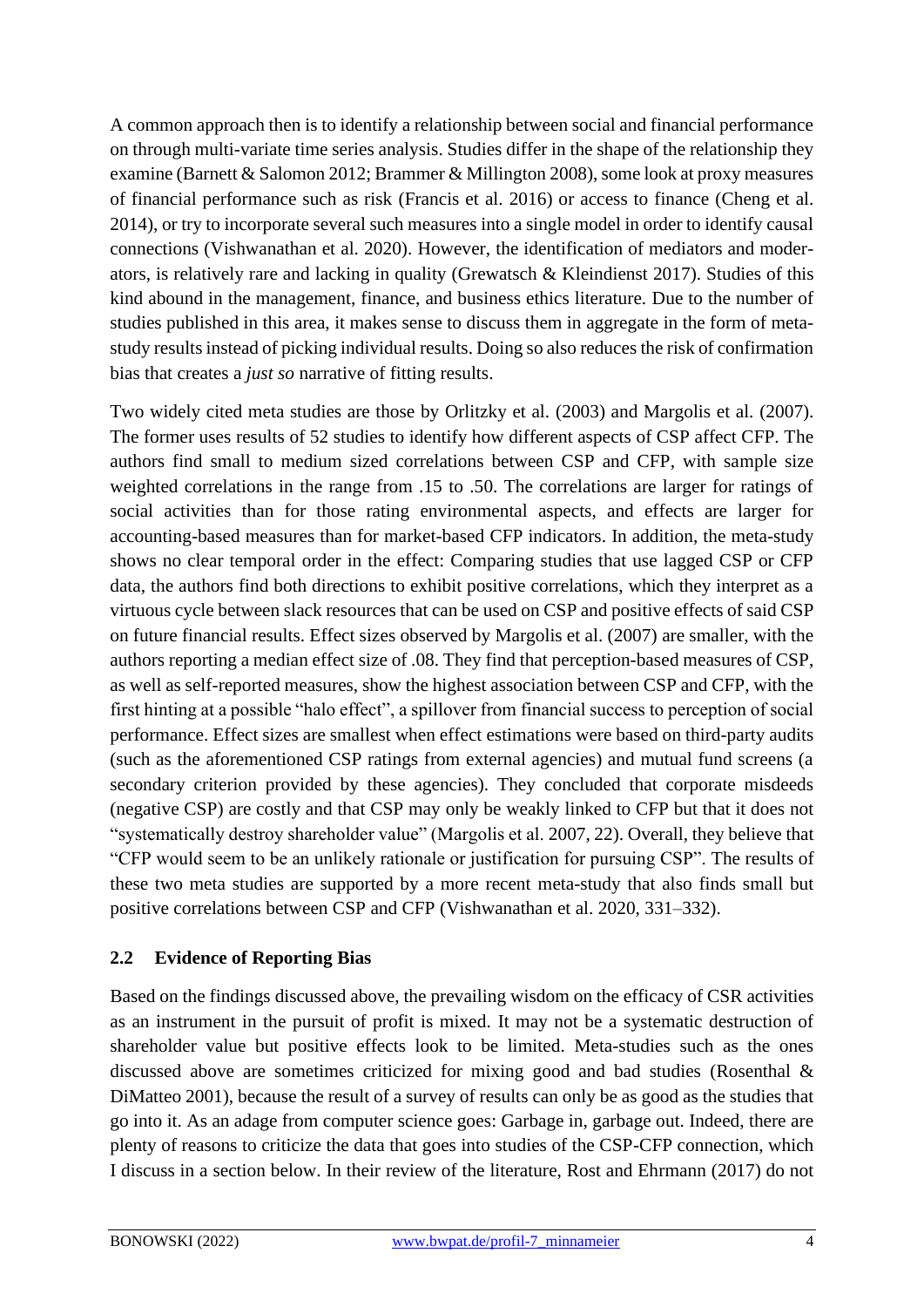focus on the quality of individuals studies. Rather, they are interested in the distribution of reported results with respect to the profitability of CSP. Based on Mc Williams and Siegel (2001), they argue that theory suggests that discretionary spending that is profitable in the short term will not remain so as other firms will compete for the arbitrage opportunity. Furthermore, Rost and Ehrmann (2017) argue that such competition making a potential causal connection unstable will result in identification difficulties, noisy results, and ultimately null results.

Based on this contradiction between empirical studies showing a (small) positive CSP-CFP relationship and predictions from theory that the relationship is likely hard to identify and probably neutral, Rost and Ehrmann (2017) set out to test whether the discrepancy may be caused by a reporting bias. A reporting bias is the consequence of studies with specific results either not getting written or not getting published. Biases in the scientific literature are a serious issue that plagues a variety of fields, sometimes even arising because of other biases. The pressure to publish and observations that statistically significant results are more likely to get published may be the cause of a "peculiar prevalence of p-values just below .05" in psychology (Masicampo & Lalande 2012), and is likely to be the cause of similarly suspicious distributions of z-statistics in economics (Brodeur et al. 2016). In a field that is as normatively contentious as CSR, authors may be driven not only by career goals but also by a desire to confirm a specific result. Approaching a study with the preconceived notion that CSP *should* pay off, authors may be motivated to take their investigation in a direction that confirms a positive rather than a neutral relationship.

To identify a potential reporting bias, Rost and Ehrmann (2017) test for asymmetry in funnel plots of study results from the literature on the CSP-CFP relationship. A funnel plot is used to visualize results based on their observed effect size and estimated standard error. If results are unbiased, one would expect to observe studies with small standard errors to cluster around a mean effect size. Other studies with larger standard errors should be distributed symmetrically around this mean, if the error is random and there is no underlying reporting bias. Applying this technique to the literature on the business case for CSR shows a number of studies that observe a positive CSP-CFP relationship with large standard errors and very few or no studies with large standard errors observing negative effects. This asymmetry is expected if editors and referees are biased towards accepting studies that show statistically significant results but are also more lenient to accepting statistically insignificant results of a specific direction, which would constitute a textbook case of reporting bias. As a result of this pattern, the mean of published effect sizes is likely to be inflated. The finding is supported by a FAT test, based on which Rost and Ehrmann (2017) find that the reporting bias is statistically significant. In addition, reported effects were larger in studies published after 1995, in high impact journals, when not based on theory, and when analyzing time periods between 1970 and 1999. For studies incorporating firm and industry fixed effects, for those that included a pro and con discussion of the CSP-CFP connection, those analyzing data from between 2000 and 2009, effects were significantly smaller, indicating that both theoretical considerations as well as methodological issues may contribute to inflated effects being reported. Adjusting for the estimated publication bias, Rost and Ehrmann (2017) estimate the effect of CSP on CFP to be between 0.008 and 0.124,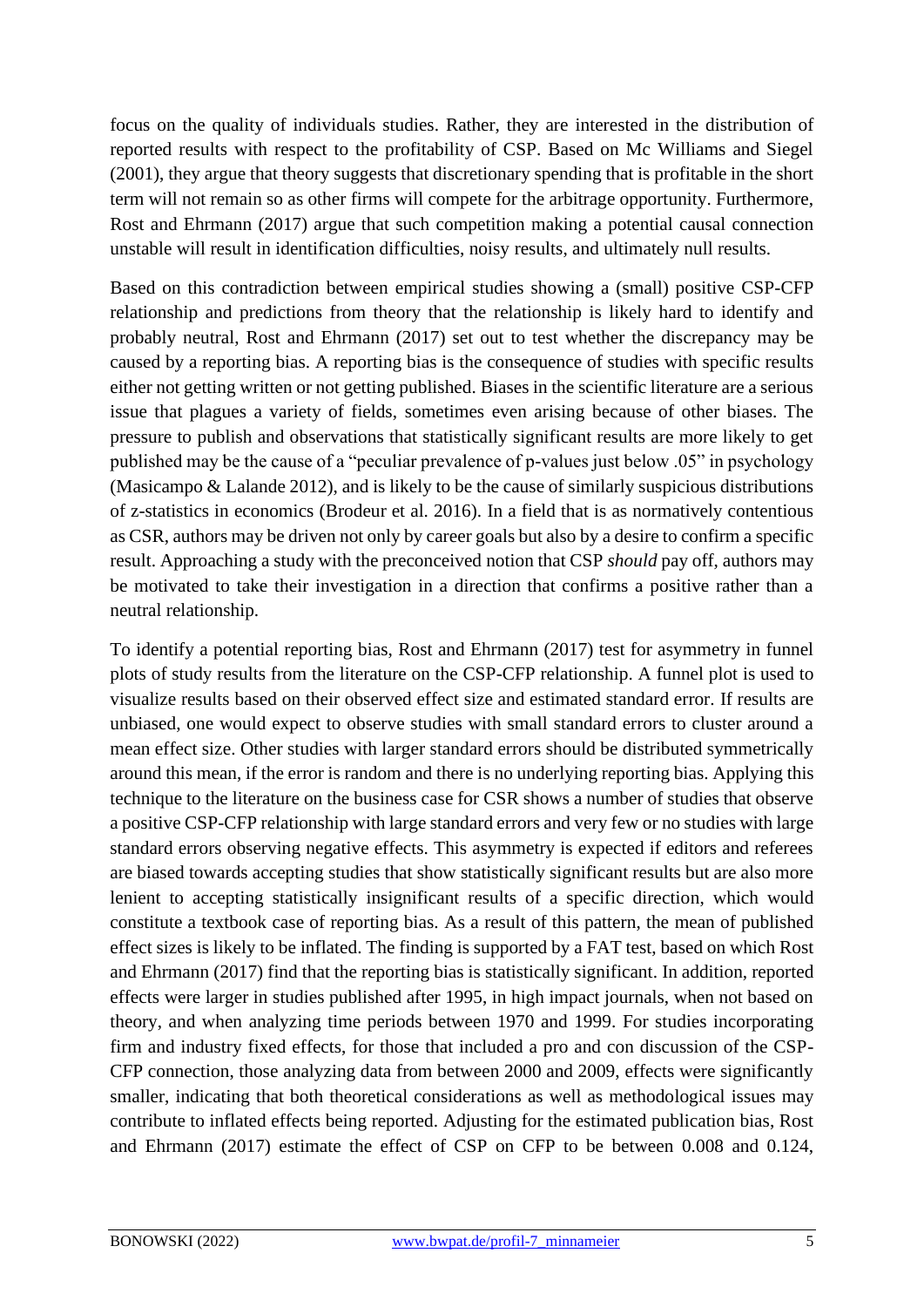depending on the model specification and data aggregation. This indicates that the mean effect is likely to be smaller than commonly assumed but notably still positive.

## **3 A moral duty for profit neutral CSR Activities**

#### **3.1 Instrumental CSR after the Business Case**

Presenting CSR activities as a profit opportunity is a powerful promise: Advocates of a strict adherence to shareholder value maximization as the corporate objective would not need to be convinced to care about social issues. Instead of finding arguments to make them change their minds, supporters of an instrumental CSR approach could convince them that fiduciaries for shareholders should engage in CSR activities not *despite* a profit motive but *because* of it. As we have seen, the effects may be inflated due to a reporting bias in the literature. However, even a null result on the CSP-CFP relationship is not necessarily the end of instrumental CSR as an argument for undertaking CSR activities. While the adjusted effect size observed by Rost and Ehrmann (2017) may be small, this simply means that CSP is not likely to be a driver of profits. On the flipside, it also indicates that it is not associated with the systematic destruction of value and that, as argued by McWilliams and Siegel (2001), an optimal level of CSP at which it is profit neutral may exist for each firm. In this section, I will argue that a neutral relationship alone may be enough to justify a moral duty for CSR activities. In addition, I will determine whether this moral duty rests with the corporation itself or with its shareholders.

#### **3.2 The Duty to Save a Drowning Child**

In his seminal paper *Famine, Affluence, and Morality*, Peter Singer (1972) asks us to imagine walking by a pond. In the pond, a child is drowning but saving the child is not associated with a personal risk. Singer argues that, if the child can be saved at the cost of getting one's clothes muddy (i.e., at a personal cost that is trivial when compared with the preventable death of a child), there exists a moral duty to do so. In the paper and in later work (Singer 2009), he argues that this duty to help does not only exist towards the child drowning in front of us but includes a moral duty to prevent harm wherever we can. His argument for this moral duty builds on a number of simple premises.

Singers first premise states that "suffering and death from of lack of food, shelter, and medical care are bad" (231), an assumption he expects any reader to accept. Second, Singer proposes that anyone who can prevent something very bad from happening, without sacrificing anything of comparable moral significance, ought to do so, a principle sometimes called the "rule of easy rescue". Applied to his example, a moral duty to save the child exists as long as saving does not require accepting a significant risk to one's life or health. Damage to one's property, such as ruining a pair of shoes in the process, is not of comparable moral significance. Singer argues that his second premise is also likely to be accepted as uncontroversial, as it requires only a limited contribution towards preventing the bad and not the promotion of a moral good. Indeed, apart from moral considerations, some countries have codified such a 'duty to rescue' as law, e.g., Germany's § 323c StGB.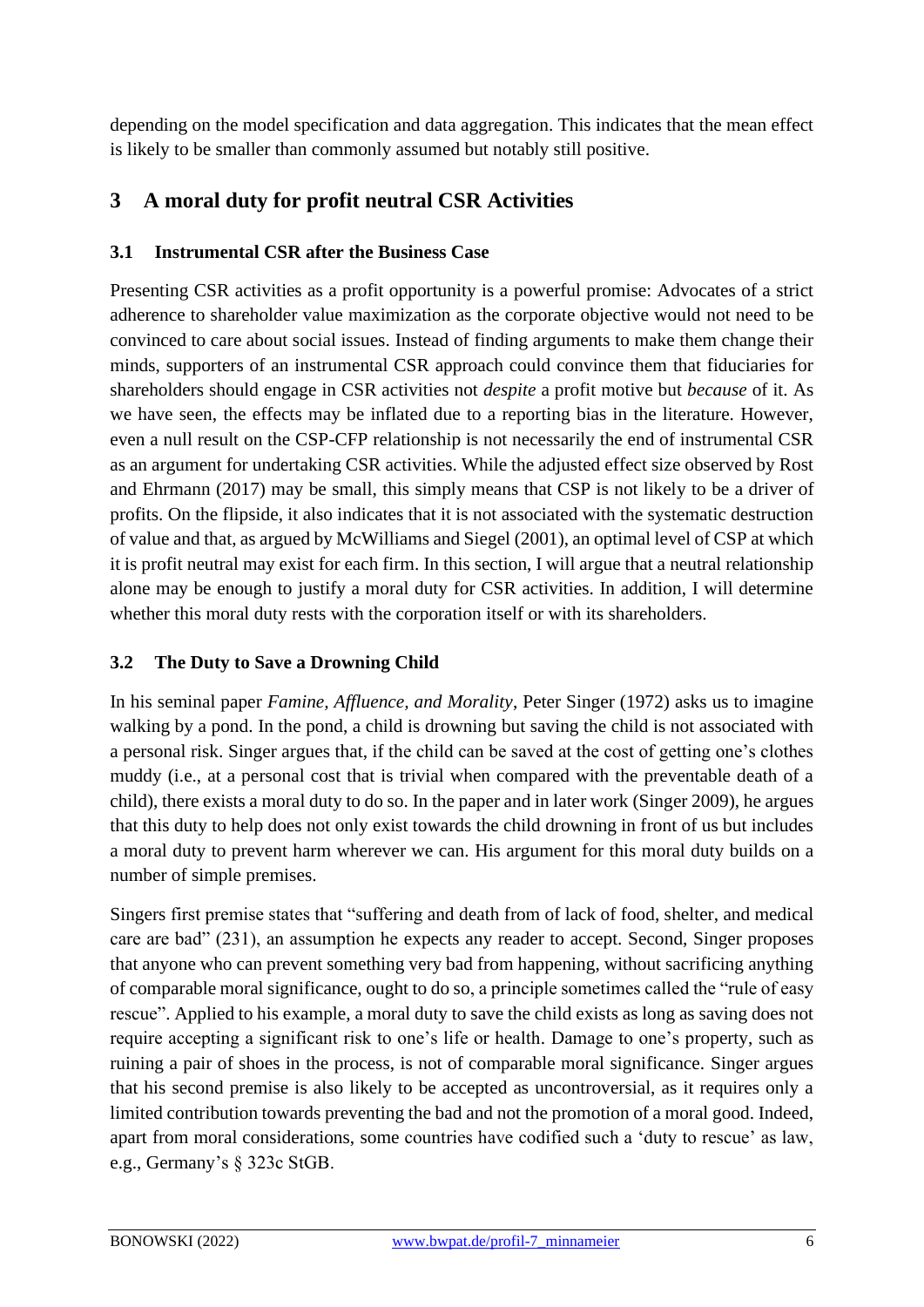Where Singer's argument becomes more contentious is his denial of proximity or distance as a relevant factor for our moral obligation to help, and the extent to which individuals are to help. He argues that "any principle of impartiality, universalizability, equality, or whatever" (Singer 1972, 232) prevents us from using distance to escape our moral obligation to help. The availability of instant communication and swift transportation, as well as the metaphor of the "global village" Singer conjures to make this point are as pertinent today as they were 50 years ago. It is the combination of Singer's qualified argument that "when it comes to helping others, can implies ought (under certain conditions)" and the expansiveness of his claim that has seen critique that will be relevant below, when discussing a firm's potential moral duty for CSR. The second premise named above, the duty to prevent bad as long as doing so does not entail us sacrificing anything of comparable moral significance, is, in fact, what Singer calls the "moderate version" of his principle. Specifically, the stronger version of Singer's principle, which requires helping as long as the marginal costs to do so is smaller moral bad that is prevented, makes any discretionary spending on personal pleasures immoral as long as the resources spent could have alleviated suffering elsewhere. This strong version has been criticized as exceedingly demanding (Timmerman, 2015).

The last proposition Singer uses in his argument is the observation that the moral bad listed in the first proposition (dying of lack of food, shelter, or medical care) can be (partially) prevented by donating to aid agencies without sacrificing anything of comparable moral import. From these three propositions, Singer deduces a moral obligation to donate to aid agencies. Doing so, Singer (1972) argues, is "not charitable, or generous" (235). Instead, he writes, "we ought to give the money away, and it is wrong not to do so" (235). Singer argues that giving, when it comes at a cost that is insignificant compared to the bad it prevents, is a moral duty.

#### **3.3 Applying Singers Argument to the Corporation**

Regardless of mixed results on the viability of CSR as an instrument for achieving increases in financial performance and whether this means corporations *should* engage in CSR activities, it is clear that the currently *are* engaging in them. Bénabou & Tirole (2010, 1–2) suspect that this is due to a number of reasons. The first reason they name is that CSR activities are likely to be a normal good. This view, sometimes called the "slack resource theory", is supported by results that increased cash flow is often associated with increases in corporate donations but that corporate donations don't impact profits (Seifert et al. 2004). The other three reasons listed by Bénabou & Tirole (2010) have to do with the scope of business activity. They write that information about corporate activities have become more visible and that news about them travels faster, while the scope of externalities produced by multinational corporations has expanded and long-term cost of these externalities has increased, mirroring Singer's argument that instant communication and living in a "global village" make it impossible to deny a moral duty to help, independent of our geographical distance from those who suffer.

Critiques of CSR have long argued that deviations from value maximization as would actually *decrease* overall social welfare, as market based competitive economies tend to produce results that maximize social welfare. Friedman (1970) and Jensen (2002) are prominent proponents of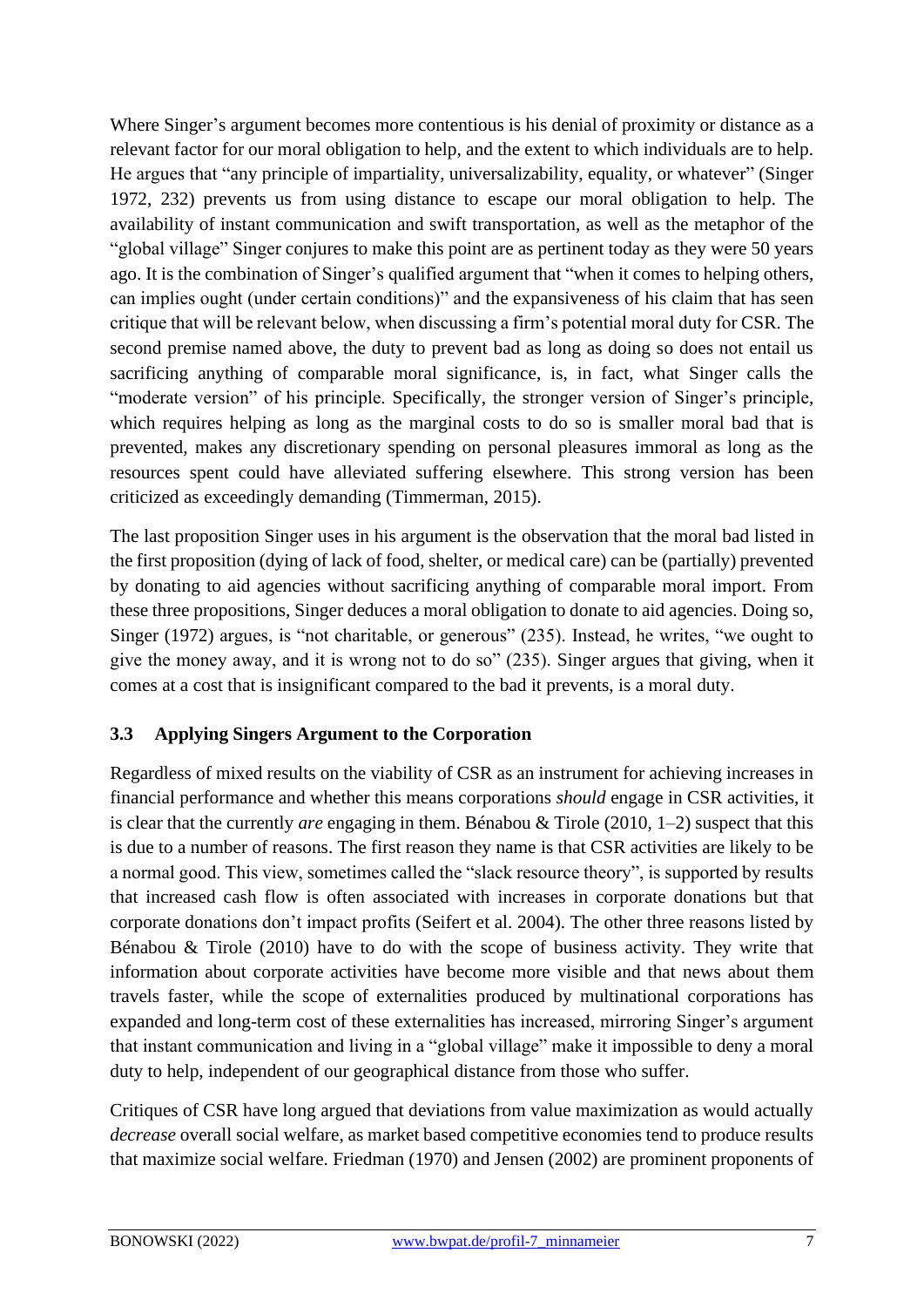this position but core elements trace back to Adam Smith (1776). Central to this position is the view that pursuit of individual interest leads to better aggregate results than central planning or charity would. Jones and Felps (2013a, 216) summarize this logic as follows:

> *In the context of competitive markets, shareholder wealth maximization leads to economic efficiency. Efficient markets, because they make the most productive use of society's resources, lead to greater levels of aggregate economic wealth. Greater economic wealth leads to greater social welfare.*

Jones and Felps (2013a) argue that this logic fails a reality check, as modern markets are not sufficiently competitive, shareholder wealth maximization is unlikely to make firms more efficient, even efficient firms do not maximize aggregate economic welfare, and lastly that economic wealth produced by such firms is not related to social welfare. Based on these observations, the evidence of a small or neutral CSP-CFP connection and a potential moral duty to prevent the morally bad if costs to do so are low, it may be appropriate to reconsider traditional divisions of moral labor and establish a moral duty for CSR activities.

First, let us consider a narrow duty to orient CSR activities according to stakeholder preferences. There are numerous examples of arguments for CSR that increases the welfare of some or all stakeholders, even when a general win-win scenario as described by CSV or the business case for CSR does not exist. Bénabou and Tirole (2010) argue that a firm can function as an efficient channel for stakeholders to express their values, e. g., by sourcing responsibly produced resources for their products and passing on the markup for such products to the customer. In what they call "delegated philanthropy", the firm functions as a provider of public goods because preferences for the public good among potential customers are likely heterogeneous. It has been shown that such a situation can result in a separating equilibrium in which some firms use CSP as a differentiation strategy (Besley & Ghatak 2007). Why though should it be on the firm to provide these public goods and not on the individual, as originally conceived by Singer and similarly called for by Friedman (1970)? Bénabou and Tirole (2010) provide two arguments. The first is based on information and transaction costs. A customer who is concerned about labor conditions in the garment industry of Bangladesh will find it difficult and/or costly to provide direct support to workers but could find their purchasing decision facilitated by a certification that ensures fair labor conditions. The second argument concerns the reversibility of damages caused by corporate activity. When it comes to issues such as pollution, deforestation, and climate change, refraining from certain activities may be the only way to prevent irreversible damage. In such cases, customers may be willing to cover a firm's abatement costs.

Other authors make similar arguments with respect to shareholders. Hart and Zingales (2017) show that maximization of firm market value only maximizes shareholder welfare if externalities produced by firms are fully internalized through legislation or if profit-making and damage-generating firm activities can be separated. As neither condition is realistic, they argue that directly targeting shareholder welfare is a more appropriate corporate objective than shareholder wealth maximization. A similar argument is made by Jones and Felps (2013b) who, after establishing that shareholder wealth maximization is an inadequate consequentialist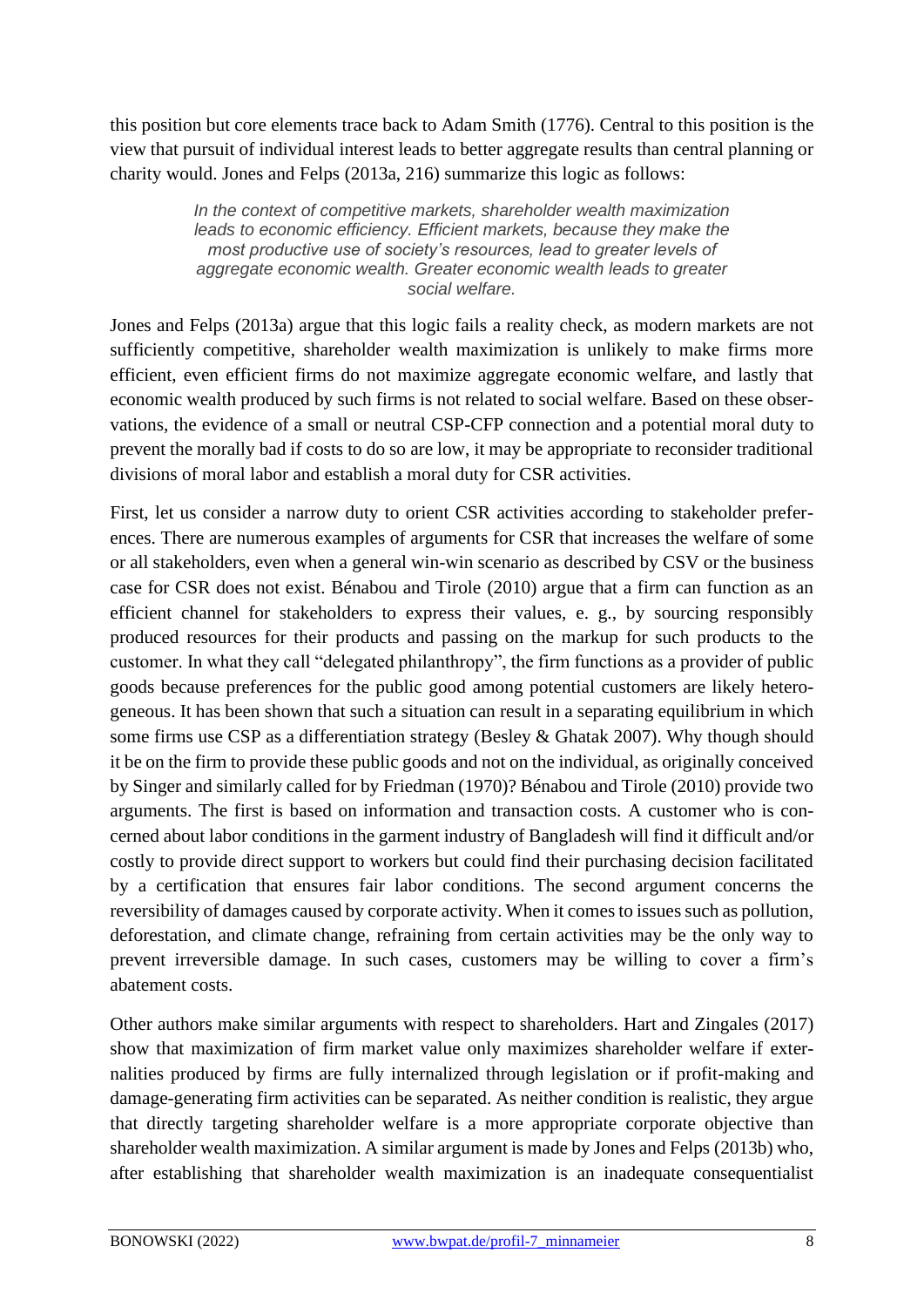corporate objective (see above), argue that executives should instead aim to maximize shareholder *happiness*.

In all of these cases, be it delegated philanthropy or reorientation towards shareholder happiness, no real paradigm shift is necessary when it comes to establish a moral duty in engage in such activities. All of them call on corporations to fulfill stakeholder needs as a fiduciary or in transactional relationships. Singer's argument goes beyond these morally trivial cases: it is centered not around increasing the welfare of primary stakeholders but on preventing an avoidable bad, no matter where it exists. Still, arguments that show individual action to be inefficient, when activities undertaken by firms are not, support the argument for a moral duty at the corporate level.

In order to establish whether the firm is indeed the correct addressee of such a duty, let us also examine whether actions by another institution may be sufficient. In his original article, Singer (1972) discusses whether aid should be a government responsibility. This argument is used by Friedman (1970), who points out that corporate managers are not democratically legitimized to redistribute property, do not know the preferences of their shareholders (beyond increasing the value of their investment), and also face problems in following through on well-intentioned social policies as they simply lack the means to individually solve social issues. Instead, it is on the state to establish such policies. Others, Singer writes, argue that government aid could be crowded out by individual donations.

When it comes to Friedman's critique, previously discussed arguments for increased stakeholder orientation (transaction costs, information costs, and irreversibility) apply. The same reasons that make it inefficient for individual stakeholders to act also make government interventions ineffective. Additionally, increases in scope of corporate activities and potential costs of externalities (Bénabou & Tirole 2010) are unlikely to be adequately addressed by governments in a "post-Westphalian" order that has seen a decline in the ability of state authorities to solve globalized issues (Scherer & Palazzo 2011). With respect to the second critique, Singer rejects the notion that private provision of aid will crowd out government aid, arguing that inaction on behalf of individuals will lead governments to believe that providing relief is not in the interest of its citizen. The evidence on such crowding out is mixed. A metastudy by de Wit and Bekkers (2016) shows that individual charity being crowded out by government activities is mainly observed in experimental settings and that individual giving *increases* after government action. Heutel (2014) finds no evidence of private giving crowding out government grants to nonprofit organizations, as predicted by Singer. As government activities do not seem to be crowded out but look to be inefficient. In such cases, problems are more adequately addressed by CSR activities.

If CSR activities are better suited to address social issues than individual or government action, it is still unclear to what extend firms should engage in them. Clearly, asking firms to overextend themselves and spend an unsustainable amount of resources on social purposes is just as inadequate as it was when the addressee was the individual. On the one hand, stakeholders (including shareholders) have claims on the firm that can be legitimized in various ways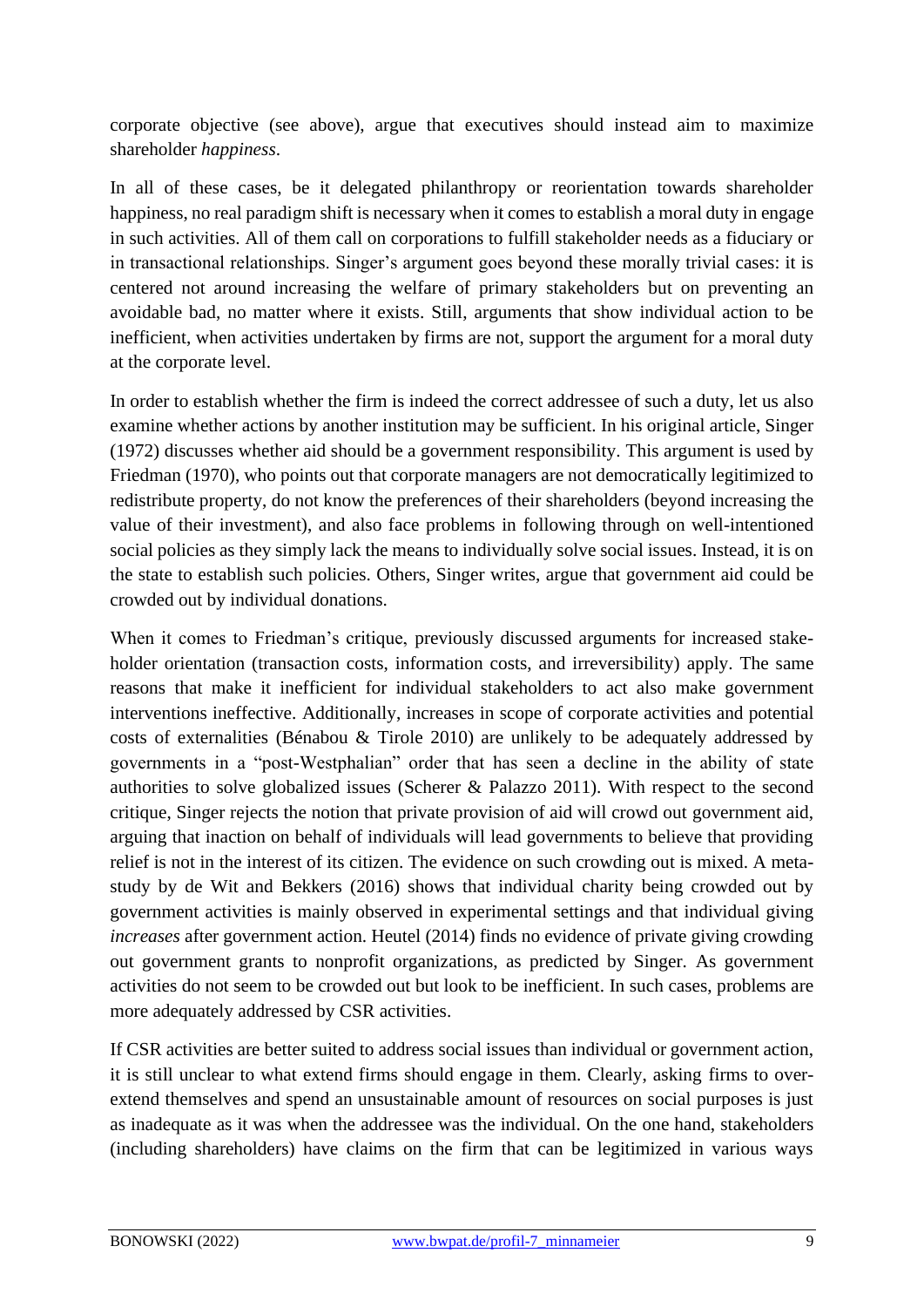(Freeman 1994). On the other hand, the moral duty established by Singer also applies to the stakeholders as individuals. What then is an adequate level of CSR activities for the firm and what measure can serve as a basis for determining whether the corporation is "sacrificing something of comparable moral importance" (Singer 1972, 238)?

Most studies of the business case for CSR analyze the relationship using linear regression, implying steady returns on CSP and no optimal level for the firm when it comes to financial returns from CSP (other than the maximum). This seems to be an inadequate assumption for various reasons. When CSP increases CFP through differentiation or reputation (Vishwanathan et al. 2020), it functions as a positional good with returns that depend on the activities of others (Bénabou & Tirole 2010). McWilliams and Siegel (2001) argue that firms likely have an optimal level of CSP that is determined by their organizational capabilities and their strategic environment, which will exploit arbitrage opportunities presented by a positive CSP-CFP relationship, leading to a dynamic but overall neutral relationship. Likewise, others argue that the CSP-CFP relationship is likely to exhibit diminishing returns in the upper end of the scale but avoiding corporate misdeeds at the lower end is likely increase CFP, resulting in an inverted-U-shape of the relationship (Brammer & Millington 2008; Sun et al. 2019).

Given these observations, firms can prevent bad from happening without sacrifice at the CSP level that lets them remain profit neutral, a level that is above what would be profitable. Increasing CSP levels beyond a profitable level is not necessarily the right thing to do, however, as the duty to give still exists at the individual level. A duty for CSR activities exists where they are more efficient than activities at the individual level. Firms must explore and engage in these opportunities. This implies that CSP at unprofitable levels can be adequate if the marginal utility that results is higher than what could be achieved by the firm's shareholders individually. As a result, a moral duty for CSR beyond what is profit neutral exists to the point where a firm's CSR activities are, in sum, more likely to result in prevention of morally bad outcomes than individual activities undertaken if the CSR activities didn't take place.

## **4 Discussion and a Way Forward**

In this paper, I have argued that a moral duty for CSR activities may exist if such activities are likely to result in better outcomes not only for stakeholders but for all potential targets of CSR activities, be they corporate policies, corporate programs, or corporate giving. An approach of implementing this duty in managerial practice could be based on the process outlined for stakeholder happiness enhancement proposed by Jones and Felps (2013b). In their approach, those of corporate decisions must identify opportunities to enhance stakeholder happiness, generate action alternatives that exploit these opportunities, compare alternatives based on the expected change of happiness in stakeholder groups and their size, and put those alternatives into practice that increase the overall aggregate happiness. However, these considerations should not be limited to primary stakeholders and instead include other ways of making an impact such as corporate giving based on principles outlined by effective altruism (MacAskill 2015; Singer 2009). I based parts of my argument on observations that the CSP-CFP relationship, as reported in the literature, is likely to be in inflated because of reporting bias and with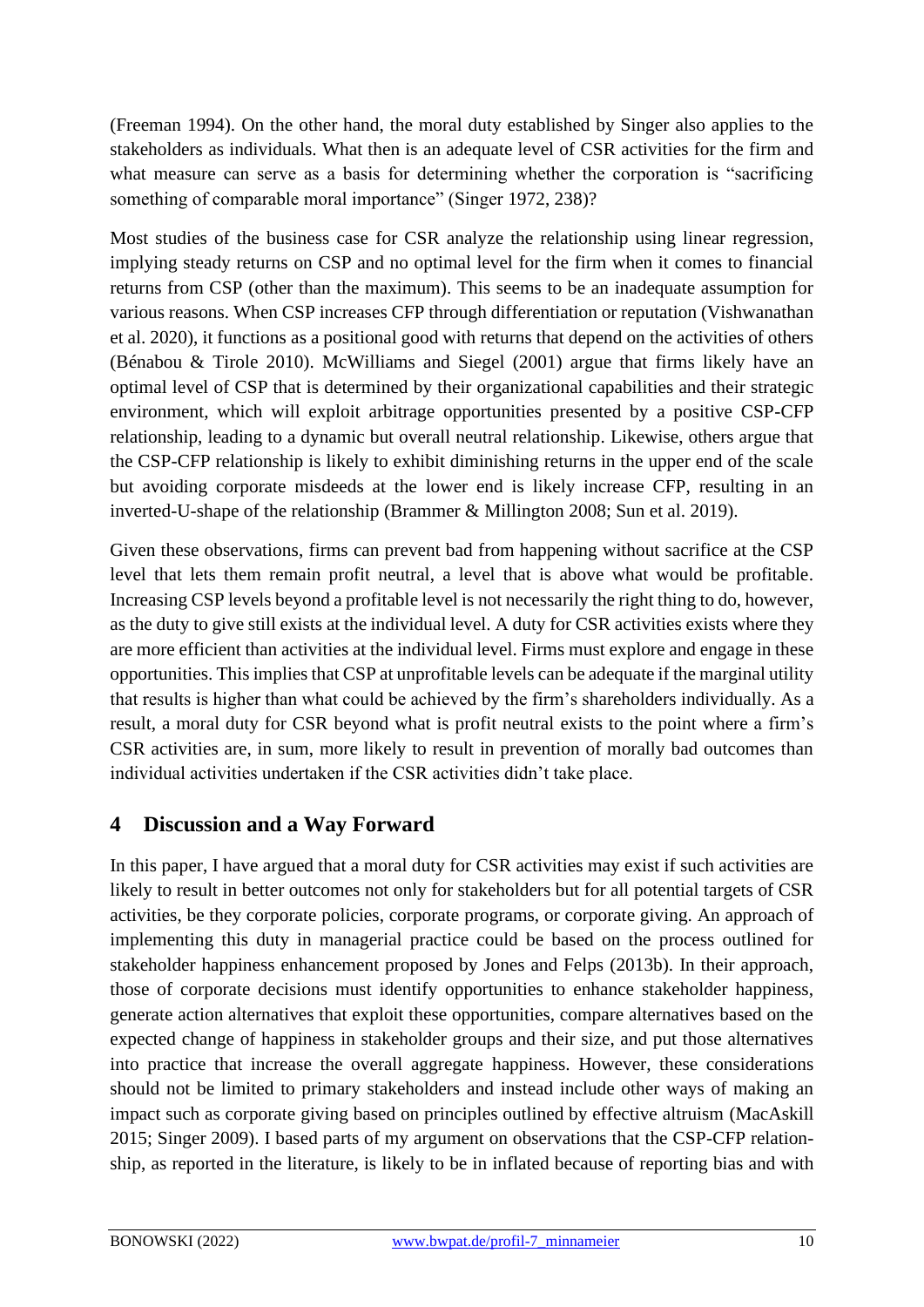the real effect probably being close to zero. To overcome these issues, continued efforts with diverse, high-quality data and methods that can adequately estimate the effect of CSP on CFP through specific channels and based on theory driven modelling are necessary. My call to address these inadequacies echoes that of other authors, some of whom have written about it for years (Capelle-Blancard & Petit 2017; Crane et al. 2017; Grewatsch & Kleindienst 2017; Mattingly 2017; Mattingly & Berman 2006; Vishwanathan et al. 2020).

In addition to patterns in reported results that hint at a reporting bias, there is a number of additional problems with studies on the business case for CSR that I want to address before concluding. These problems call into question the validity of some research in this area, with this validity being a crucial element of an argument for a moral duty for CSR. In the absence of validity, it would be judge whether CSR activities truly prevent morally bad consequences and identifying appropriate levels of CSP would be difficult. The first problem concerns the way data from CSP ratings is often used. A host of studies in this area uses data from thirdparty rating agencies as a quantitative measure of CSP. Among the most popular dataset is one produced by Kinder Lydenberg Domini (KLD; now part of the MSCI ESG database), which assigns binary scores that indicate whether a firm is strong or weak in areas such as diversity, human rights, or the environment. These scores are then aggregated by simply adding up the strength scores and subtracting the weakness scores a firm received into a unidimensional CSP score. The literature contains a multitude of studies engaging in this practice (see, e. g., Barnett & Salomon 2012 and Jo & Na 2012, as well as the sources they cite as precedent). There are at least two major problems with this, concerning namely the fungibility and commensurability of CSR scores this approach assumes (Capelle-Blancard & Petit 2017, 920). By linearly aggregating CSR scores for different areas of concern into a single, unidimensional rating, scholars implicitly assume that good performance in one area can compensate in violations in another, embracing the notion of fungible CSP scores. As the widely used KLD data assigns binary scores, this results in a situation where slightly above average corporate governance can offset a major ecological catastrophe or gross human rights violations are compensated by hiring female and minority executives. It is easy to see that this approach leads to a lack of comparability between aggregated scores, when CSP ratings used as a unidimensional measure. But even when keeping ratings separate, for example by content area, it is not obvious that every area should enter an aggregate rating at the same weight. Depending on factors such as industry, exposure of stakeholders, geographical location, and legal context, it seems logical to differentiate the importance of different CSP dimensions. Capelle-Blancard and Petit (2017, 921) note that "banks are mainly criticized for their bad corporate governance, although they have good environmental reputations" while "firms in the Basic Resource and Oil & Gas sectors" are mostly criticized for environmental damage". As a result, they argue that CSP ratings should be interpreted on a per sector basis and that equal weights when constructing composite scores misrepresent the actual performance of companies.

Ratings as currently provided in the form of MSCI ESG scores address this critique in at least two ways: A letter-based rating scale ranging from CCC to AAA provides at lease a first hurdle to scholars eager to perform algebra on dummy indicators and throw them into a regression model. In addition, the new system provides within industry comparisons that places ratings in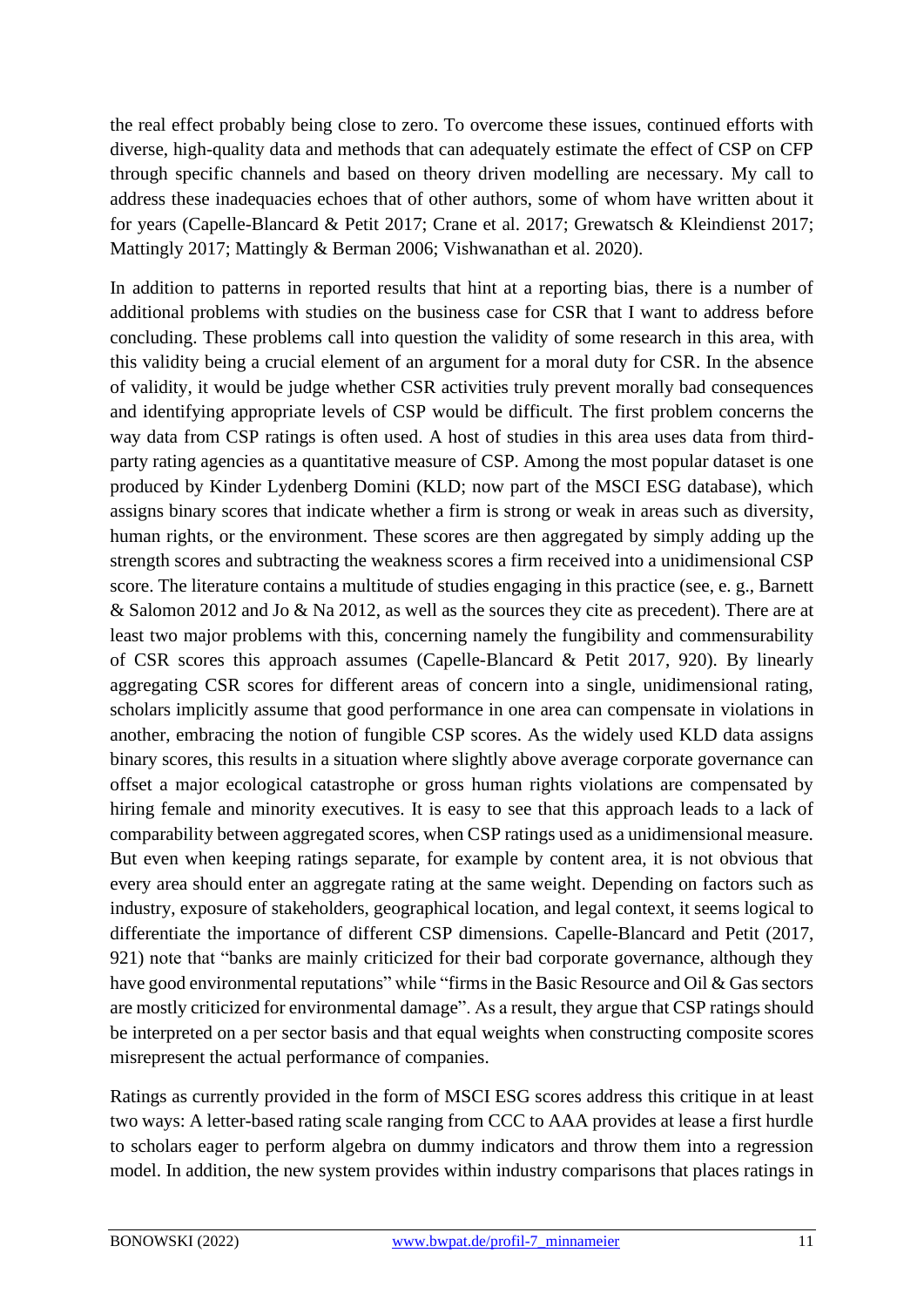the context of peers. This, however, has produced some counter-intuitive results with Alphabet being listed as a leader in "Privacy & Data Security", Coca-Cola leading in "Packaging Material & Waste", and Nestlé receiving a positive distinction for their actions in the area of "Water Stress"<sup>2</sup>, each an area the respective corporation is regularly criticized for. However, maybe it is precisely this involvement in controversial behavior that creates the biggest opportunity for efficient measures and real impact, beyond what could be achieved at the individual level by their stakeholders.

# **References**

Barnett, M. L./Salomon, R. M. (2012): Does it pay to be really good? addressing the shape of the relationship between social and financial performance. In: Strategic Management Journal, 33, H. 11, 1304-1320.<https://doi.org/10.1002/smj.1980>

Bénabou, R./Tirole, J. (2010): Individual and corporate social responsibility. In: Economica, 77, H. 305, 1-19.<https://doi.org/10.1111/j.1468-0335.2009.00843.x>

Besley, T./Ghatak, M. (2007): Retailing public goods: The economics of corporate social responsibility. In: Journal of Public Economics, 91, H. 9, 1645-1663. <https://doi.org/10.1016/j.jpubeco.2007.07.006>

Brammer, S./Millington, A. (2008): Does it pay to be different? An analysis of the relationship between corporate social and financial performance. In: Strategic Management Journal, 29, H. 12, 1325-1343.<https://doi.org/10.1002/smj.714>

Brodeur, A./Lé, M./Sangnier, M./Zylberberg, Y. (2016): Star Wars: The empirics strike back. In: American Economic Journal: Applied Economics, 8, H. 1, 1-32. <https://doi.org/10.1257/app.20150044>

Capelle-Blancard, G./Petit, A. (2017): The weighting of CSR dimensions: One size does not fit all. In: Business & Society, 56, H. 6, 919–943.<https://doi.org/10.1177/0007650315620118>

Cheng, B./Ioannou, I./Serafeim, G. (2014): Corporate social responsibility and access to finance. In: Strategic Management Journal, 35, H. 1, 1–23.<https://doi.org/10.1002/smj.2131>

Crane, A./Henriques, I./Husted, B. W./Matten, D. (2017): Measuring corporate social responsibility and impact: Enhancing quantitative research design and methods in business and society research. In: Business & Society, 56, H. 6, 787–795. <https://doi.org/10.1177/0007650317713267>

Crane, A./Palazzo, G./Spence, L. J./Matten, D. (2014): Contesting the value of "Creating Shared Value." In: California Management Review, 56, H. 2, 130–154.

de Wit, A./Bekkers, R. (2016): Government support and charitable donations: A meta-analysis of the crowding-out hypothesis. In: Journal of Public Administration Research and Theory, 27, H. 2, muw044.<https://doi.org/10.1093/jopart/muw044>

<sup>2</sup> Summary ratings were accessed through: [https://www.msci.com/research-and-insights/esg-ratings-corporate](https://www.msci.com/research-and-insights/esg-ratings-corporate-search-tool)[search-tool](https://www.msci.com/research-and-insights/esg-ratings-corporate-search-tool)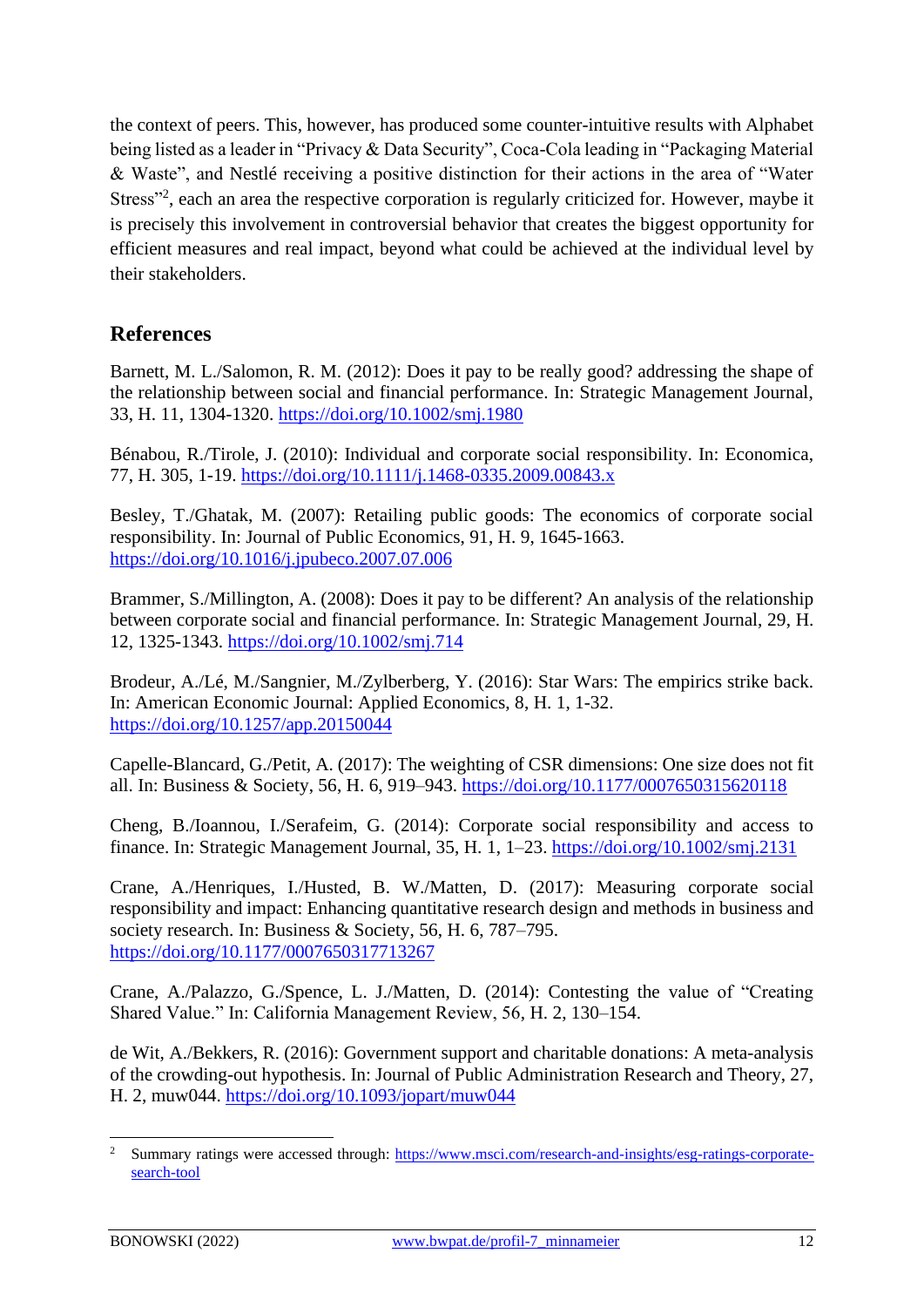Francis, B./Harper, P./Kumar, S. (2016): The effects of institutional corporate social responsibility on bank loans. In: Business & Society. <https://doi.org/10.1177/0007650316647952>

Freeman, R. E. (1994): The politics of stakeholder theory: Some future directions. In: Business Ethics Quarterly, 4, H. 4, 409–421.<https://doi.org/10.2307/3857340>

Friedman, M. (1970): The social responsibility of business is to increase its profits. New York Times Magazine.

Grewatsch, S./Kleindienst, I. (2017): When does it pay to be good? Moderators and mediators in the corporate sustainability–corporate financial performance relationship: A critical Review. In: Journal of Business Ethics, 145, H. 2, 383–416. [https://doi.org/10.1007/s10551-015-2852-](https://doi.org/10.1007/s10551-015-2852-5) [5](https://doi.org/10.1007/s10551-015-2852-5)

Hart, O./Zingales, L. (2017): Companies should maximize shareholder welfare not market value. In: Journal of Law, Finance, and Accounting, 2, H. 2, 247–275. <https://doi.org/10.1561/108.00000022>

Heutel, G. (2014): Crowding out and crowding in of private donations and government grants. In: Public Finance Review, 42, H. 2, 143–175.<https://doi.org/10.1177/1091142112447525>

Jensen, M. C. (2002): Value maximization, stakeholder theory, and the corporate objective function. In: Business Ethics Quarterly, 12, H. 2, 235–256.<https://doi.org/10.2307/3857812>

Jo, H./Na, H. (2012): Does CSR reduce firm risk? Evidence from controversial industry sectors. In: Journal of Business Ethics, 110, H. 4, 441–456. [https://doi.org/10.1007/s10551-012-1492-](https://doi.org/10.1007/s10551-012-1492-2) [2](https://doi.org/10.1007/s10551-012-1492-2)

Jones, T. M./Felps, W. (2013a): Shareholder wealth maximization and social welfare: A utilitarian critique. In: Business Ethics Quarterly, 23, H. 2, 207–238. <https://doi.org/10.5840/beq201323215>

Jones, T. M./Felps, W. (2013b): Stakeholder happiness enhancement: A neo-utilitarian objective for the modern corporation. In: Business Ethics Quarterly, 23, H. 3, 349–379. <https://doi.org/10.5840/beq201323325>

MacAskill, W. (2015): Doing Good Better: Effective Altruism and a Radical New Way to Make a Difference. Random House.

Mäkinen, J./Kourula, A. (2012): Pluralism in political corporate social responsibility. In: Business Ethics Quarterly, 22, H. 4, 649–678.<https://doi.org/10.5840/beq201222443>

Margolis, J. D./Elfenbein, J./Walsh, P./Elfenbein, H. A./Walsh, J. P. (2007): Does it pay to be good? A meta-analysis and redirection of research on the relationship between corporate social and financial performance.<https://doi.org/10.1017/CBO9781107415324.004> (06.06.2022)

Masicampo, E. J./Lalande, D. R. (2012): A peculiar prevalence of p values just below .05. In: Quarterly Journal of Experimental Psychology, 65, H. 11, 2271–2279. <https://doi.org/10.1080/17470218.2012.711335>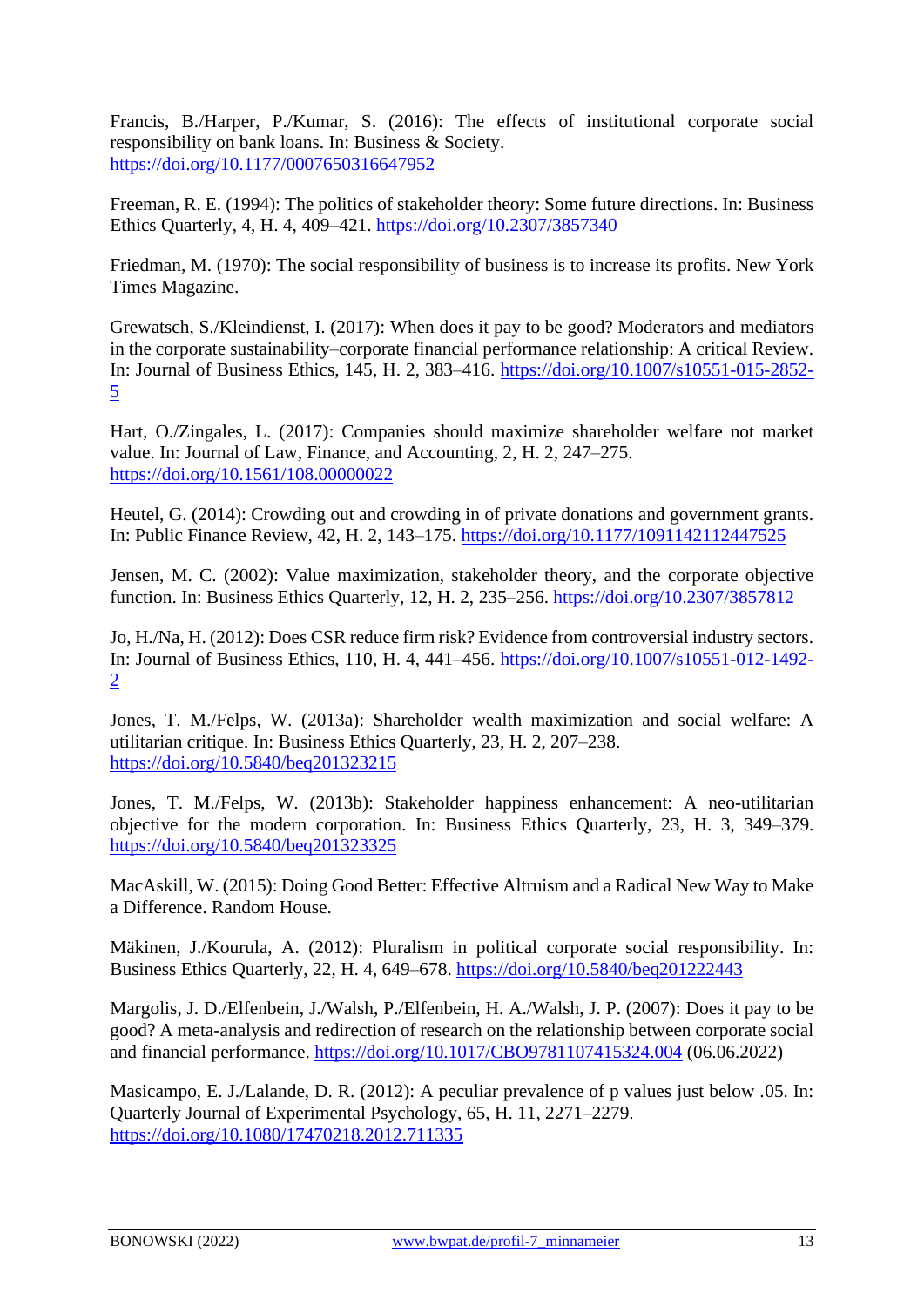Mattingly, J. E. (2017): Corporate social performance: A review of empirical research examining the corporation–society relationship using Kinder, Lydenberg, Domini Social Ratings data. In: Business & Society, 56, H. 6, 796–839. <https://doi.org/10.1177/0007650315585761>

Mattingly, J. E./Berman, S. L. (2006): Measurement of corporate social action: Discovering taxonomy in the Kinder Lydenburg Domini Ratings data. In: Business & Society, 45, H. 1, 20– 46.<https://doi.org/10.1177/0007650305281939>

McWilliams, A./Siegel, D. (2001): Corporate social responsibility: A theory of the firm perspective. In: Academy of Management Review, 26, H. 1, 117–127. <https://doi.org/10.5465/amr.2001.4011987>

Orlitzky, M./Schmidt, F. L./Rynes, S. L. (2003): Corporate social and financial performance: A meta-analysis. In: Organizational Studies, 24, H. 3, 403–441.

Porter, M. E./Kramer, M. R. (2011): Creating shared value. In: Harvard Business Review, February.

Rosenthal, R./DiMatteo, M. R. (2001): Meta-analysis: Recent developments in quantitative methods for literature reviews. In: Annual Review of Psychology, 52, H. 1, 59–82. <https://doi.org/10.1146/annurev.psych.52.1.59>

Rost, K./Ehrmann, T. (2017): Reporting biases in empirical management research: The example of win-win corporate social responsibility. In: Business & Society, 56, H. 6, 840–888. <https://doi.org/10.1177/0007650315572858>

Scherer, A. G./Palazzo, G. (2007): Toward a political conception of corporate responsibility: Business and society seen from a Habermasian perspective. In: Academy of Management Review, 32, H. 4, 1096–1120.

Scherer, A. G./Palazzo, G. (2011): The new political role of business in a globalized world: A review of a new perspective on CSR and its implications for the firm, governance, and democracy. In: Journal of Management Studies, 48, H. 4, 899–931. <https://doi.org/10.1111/j.1467-6486.2010.00950.x>

Seifert, B./Morris, S. A./Bartkus, B. R. (2004): Having, giving, and getting: Slack resources, corporate philanthropy, and firm financial performance. In: Business & Society, 43, H. 2, 135– 161.<https://doi.org/10.1177/0007650304263919>

Singer, P. (1972): Famine, affluence, and morality. In: Philosophy & Public Affairs, 1, H. 3, 229–243.

Singer, P. (2009): The Life You Can Save: Acting Now to End World Poverty. Picador.

Smith, A. (1776): An Inquiry into the Nature and Causes of the Wealth of Nations. W. Strahan and T. Cadell.

Sun, W./Yao, S./Govind, R. (2019): Reexamining corporate social responsibility and shareholder value: The inverted-U-shaped relationship and the moderation of marketing capability.